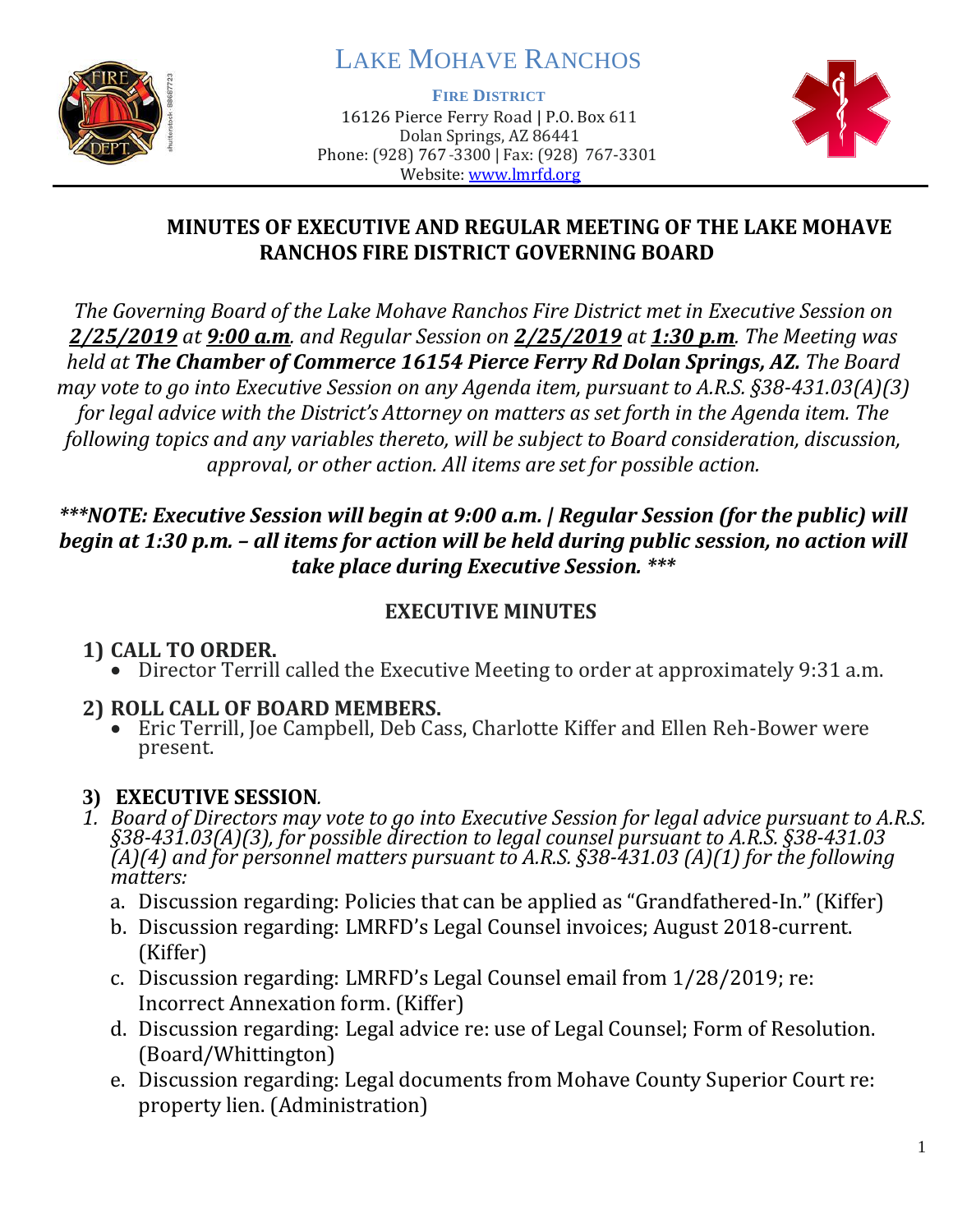- f. Discussion regarding: Personnel Matter; re: Fire Chief re: hand-delivered letter to Board on 1/28/2019; EEOC matter; possible perjury. (Kiffer)
- g. Discussion regarding: Personnel Matter; re: Fire Chief Annual Evaluation and Self-Evaluation. (Board/Administration)
- h. Discussion regarding: Personnel Matter; re: Fire Chief Contract. (Board/Administration)
- i. Discussion regarding: Personnel Matter; re: Fire Chief re: Performance within Administration/Administrative Staff; possible reorganization of Administrative Staff duties, Staff hours, Staff Wages & Benefits; Minutes preparation/overview; Agenda Item List; Agenda Items. (Kiffer/Cass/Reh-Bower)
- j. Discussion regarding: Personnel Matter; re: Fire Chief re: Administrative Assistant referral for "Fit for Duty" Evaluation. (Kiffer)
- Director Reh-Bower motioned to enter Executive Session, Director Cass 2<sup>nd</sup>. Directors Reh-Bower, Cass, Kiffer, Campbell and Terrill voted "Aye." Motion carried, unanimously.
- Executive Session began at approximately 9:33 a.m.

## **4) ADJOURNMENT**.

• Director Terrill adjourned Executive Session at approximately 12:34 p.m.

#### **REGULAR MINUTES**

**\_\_\_\_\_\_\_\_\_\_\_\_\_\_\_\_\_\_\_\_\_\_\_\_\_\_\_\_\_\_\_\_\_\_\_\_\_\_\_\_\_\_\_\_\_\_\_\_\_\_\_\_\_\_\_\_\_\_\_\_\_\_\_\_\_\_\_\_\_\_\_\_\_\_\_\_\_\_\_\_\_\_\_\_\_\_\_\_\_\_\_\_\_\_\_**

## **1) CALL TO ORDER.**

• Director Terrill called the Regular Meeting to order at approximately 1:39 p.m.

## **2) ROLL CALL OF BOARD MEMBERS.**

• Eric Terrill, Ellen Reh-Bower, Deb Cass, Joe Campbell and Charlotte Kiffer were present.

## **3) PLEDGE OF ALLIEGANCE.**

• RECITED.

## **4) APPROVAL OF MINUTES.**

- a. Executive Session 11/26/2018 (Set 1-A3/A4-Items A, B, C, D, E and F, Set 2-A1- Item F, Set 3-A1 Items G, H and I)
- Director Cass motioned to approve the Executive Session Minutes for 11/26/2018, Director Reh-Bower 2nd. Directors Cass, Reh-Bower, Kiffer, Campbell and Terrill all voted "Aye." Motion carried, unanimously.
	- b. Executive Session 12/27/2018 (Set 1 A3/A4 Items A, B, C, D, E, F and H and Set 2 A1 Item F)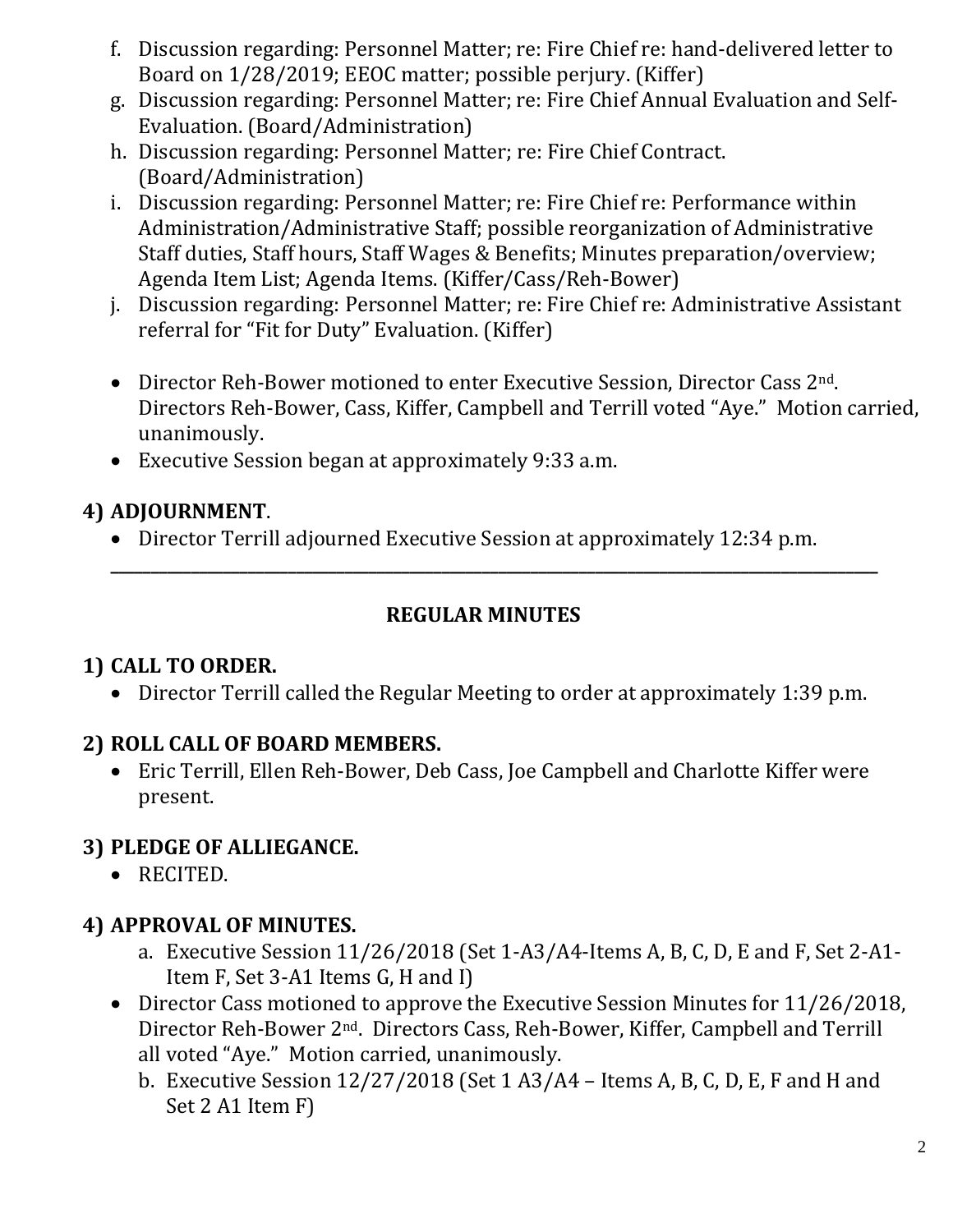- Director Reh-Bower motioned to approve the Executive Session Minutes for 12/27/2018, Director Cass 2nd. Directors Reh-Bower, Cass, Kiffer, Campbell and Terrill all voted "Aye." Motion carried, unanimously.
	- c. Executive Session 1/28/2019 (Set 1 A3/A4 Items A, B, C and Set 2 A1 Item A)
- Item tabled for review until March Regular Meeting. d. Regular Session 1/28/2019
- Director Kiffer motioned to approve Regular Session Minutes for 1/28/2019, Director Cass 2nd. Directors Kiffer, Cass, Campbell, Reh-Bower and Terrill all voted "Aye." Motion carried, unanimously.

## **5) REPORTS.**

- a. **January 2019 Financial Report(s).** *(The financial report(s) are to be reviewed and approved by the Board). Mr. Buldra reported the January 2019 Financial Report as follows:*
- *Revenue for the month of January was \$63,388 which was \$26,208 over budget.*
- *Mohave County Revenue for January was \$44,268 which was \$31,895 over budget.*
- *Non-Tax Revenue for the month of January was \$19,119 which was \$5,687 under budget.*
- *Expenses for January totaled \$75,985 which was under budget by \$5,991.*
	- o *Personnel expenses were \$10,251 under budget.*
	- o *Managerial expenses were \$2,199 under budget.*
- *Year to date Revenue is \$717,404 which is \$142,352 over budget.*
- *Ambulance revenue is \$66,448 over budget YTD.*
- *Year to date Expenses are \$548,789 which is \$21,056 under budget.*
- *Legal Fees are \$18,838 over the budget for the year.*
- *Total cash as of January 31 2019 is \$617,278 which is \$51,936 more than January 31, 2018.*
- Director Kiffer reviewed for clarification the additional Balance Sheet categories listed, Allowance Doubtful Accounts, Prepaid Expenses, OPEB, Payroll Liabilities, Compensated Absences, Internal Revenue Service payments, Public Safety Center payment, Mohave Real Estate, Service Charge, Report Payment Noridian and Chase Credit Card letter regarding criteria and new cards being disbursed. Mr. Buldra and Chief DeMaio responded to each item for further clarification, no further explanation was asked for. Director Reh-Bower inquired about the Cardiac Monitors not being listed, Chief DeMaio advised payment was just made for \$65k+ and another check for financing was cut in amount of \$12k+. Director Reh-Bower also inquired about Payroll Taxes/Quarterlies and Mr. Buldra explained he would look into that, noting Payroll Taxes are paid upon Payroll. Director Reh-Bower asked if copies of receipts for Chase Credit Statements could also be provided. The Board of Directors appeared satisfied with responses provided and had no further inquiries for Mr. Buldra and/or Chief DeMaio for the January 2019 Financial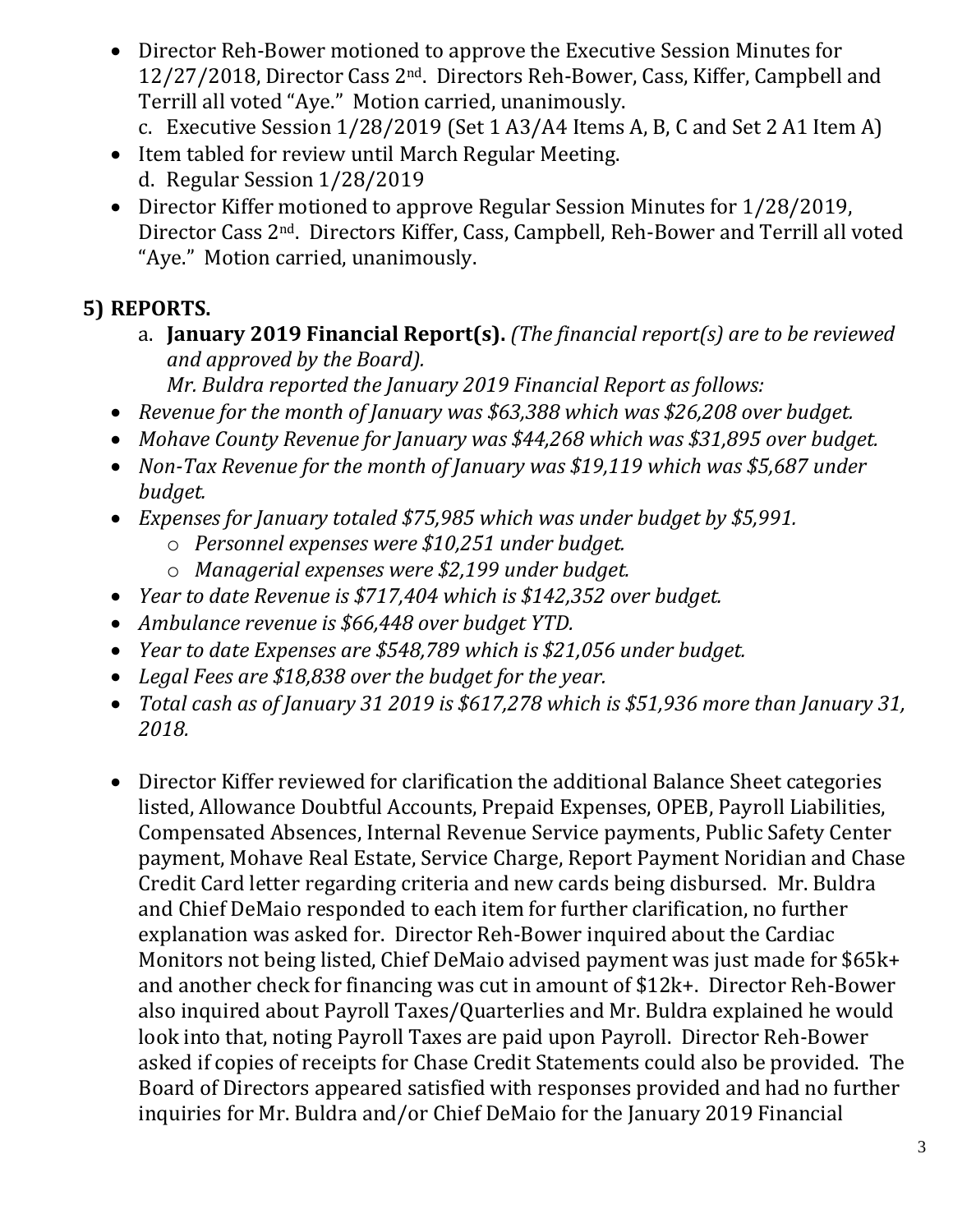Report. Director Kiffer motioned to approve the January 2019 Financial Report, Director Reh-Bower 2nd. Directors Kiffer, Reh-Bower, Cass, Campbell and Terrill voted "Aye." Motion carried, unanimously.

- b. Discussion and possible action regarding: Review and approval of FY 17/18 LMRFD Audit Report from Brian Richards. (Board)
- Director Kiffer asked Mr. Buldra about the changes that were to reflect on the Final Audit Report, Mr. Buldra advised the Compensated Absences wording was changed. Director Terrill noted he was unable to read the Final Audit Report, Mr. Buldra advised he would have the large print Final Audit Report to Director Terrill that day. Director Kiffer motioned to approve the FY 17/18 Audit Report, Director Reh-Bower 2nd. Directors Kiffer, Reh-Bower, Cass and Campbell voted "Aye." Director Terrill abstained. Motion carried.
	- c**. Fire Chief's Report.** *(The governing body may not propose, discuss, deliberate or take legal action on this matter unless the specific matter is properly noticed for legal action. Therefore, action taken as a result of the Chief's report will be limited to directing staff to study the matter or scheduling the matter for further consideration and discussion at a later date. (A.R.S. 38-431.02.K.)*
		- o *January 2019 LMRFD Run-Report* 
			- Total Calls for January 2019 62
				- $\blacksquare$  AMR 2, Transports 37, Refusals 5, Billed Refusals 4, Flown – 2, Fire – 2, Service – 6, Good Intent – 5, False Alarms – 1, HWY-93 – 10, HWY-93 declined service – 1. Chief after hours call – 6.
		- o *Meadview Schedule: January 2019 actual coverage; March 2019 tentative coverage.*
			- **E** January 2019 actual coverage  $-17$  (out of 17 scheduled) and March 2019 tentative coverage – 11.
		- o *Meetings/Conferences/Trainings*
			- Run-Review, Pre-Hospital Care Committee, Dept. of Homeland Security, WACEMS, MCFOA, AFDA, AirMedical (Classic Air). Recertification training for Pediatric Advanced Life Support and Pre-Hospital trauma life support.
		- o *District Properties*
			- **•** Item(s) listed on Agenda.
		- o *District vehicles/apparatus*
			- A-1165: At Ford for water pump and check for fluid leak near the breaks. Water pump replaced under warranty. Break/leak check; no problems found. WT-428: New leaf springs purchased and to be installed, 3 batteries tested (bad/out of warranty), 3 new batteries purchased. Computer for the vehicle is out for bench testing, waiting to hear back on that.
		- o *Projects in the works*
			- Researching 2 small grants for equipment.
			- Awarded a portion of the Wildland PPE Grant. Special section for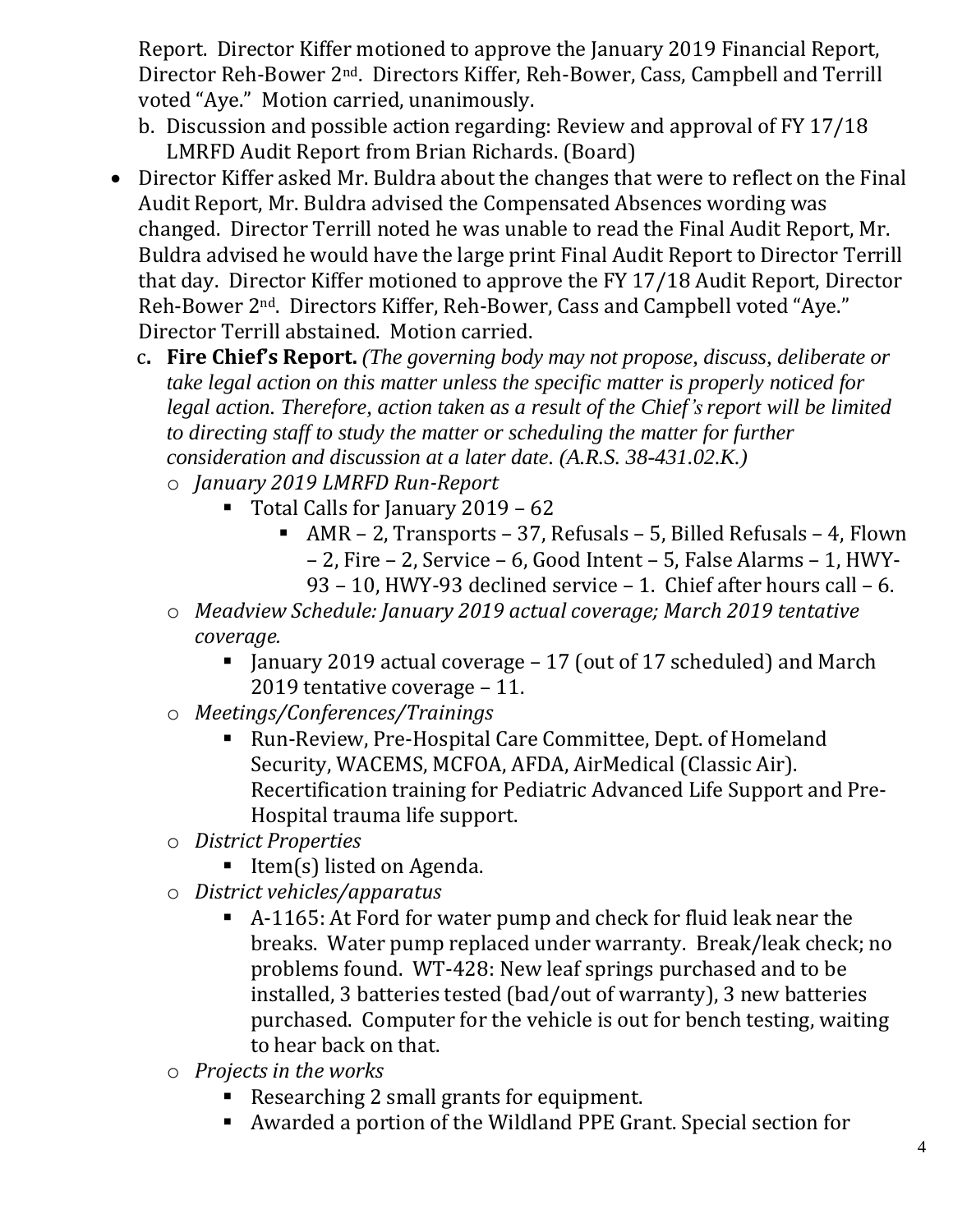chainsaws was declined.

- o *Other*
	- Chase Credit Card changes; new card will have no points, all points cashed in thus far at approximately \$88.00.
	- Website work and expansion for more documents to be added and clean-up.

**6) CALL TO THE PUBLIC & CORRESPONDENCE**. *(Consideration and discussion of comments and complaints from the public. Those wishing to address the Lake Mohave Ranchos Fire District Board need not request permission in advance. The Fire District Board is not permitted to discuss or take action on any item(s) that are not on the Agenda that are raised in the call to the public. However, individual Board Members may be permitted to respond to criticism directed to them. Otherwise, the Board may direct that staff review the matter or that the matter be placed on a future agenda. The Fire District Board cannot discuss or take legal action on any issue raised during the Call to the Public due to restriction of the Opening Meeting Law.)*

- David Anthony Spoke about Fire Station 42, wanting to know if it would be sold/disposed of or used for storage, also spoke about the water tank location and curb appeal.
- Theodora Koeppen Noted her dissatisfaction for the Board Chair not having documents that were readable, hoping for a speedy resolution. Ms. Koeppen spoke about the EEOC Investigator's lack of attempt to reach Ms. Staab and stating she had declined an interview (as referred to in January Minutes), noting these were poor investigation tactics, suggesting the Board make mention to the Attorney of what occurred. Ms. Koeppen thanked the Board for the work they are doing.
- Interim Fire Chief, Tony DeMaio Announced his retirement from the Fire Service and LMRFD, with a sad and heavy heart. Chief DeMaio announced his retirement effective 90-days from 3/1/2019. Chief DeMaio noted that it was in the best interest of all parties involved, due to he & the Board not coming together on several issues. Chief DeMaio noted it has been a pleasure to serve and run the District along with the Board Members that have given him support and bringing the Fire District back from what it was and where it is today.
- Robert Arnold, POC FF/CEP for LMRFD Stated his displeasure for hearing of Chief DeMaio's retirement, noting he returned to work at LMRFD because of Chief DeMaio. He stated the District had an issue with paramedic coverage, noting a lot of us returned because of him. Mr. Arnold noted he's not privy to all the information, and stated it was a sad day for the District.
- Steve Winn, FT FF/CEP for LMRFD Stated he's sad to hear the news of Chief DeMaio leaving, noting he feels he's been doing a wonderful job. Mr. Winn stated to the Board they would be hard-pressed to find another Chief close to his caliber. Mr. Winn stated, it's the Board's loss and the District's also.

# **7) BUSINESS.**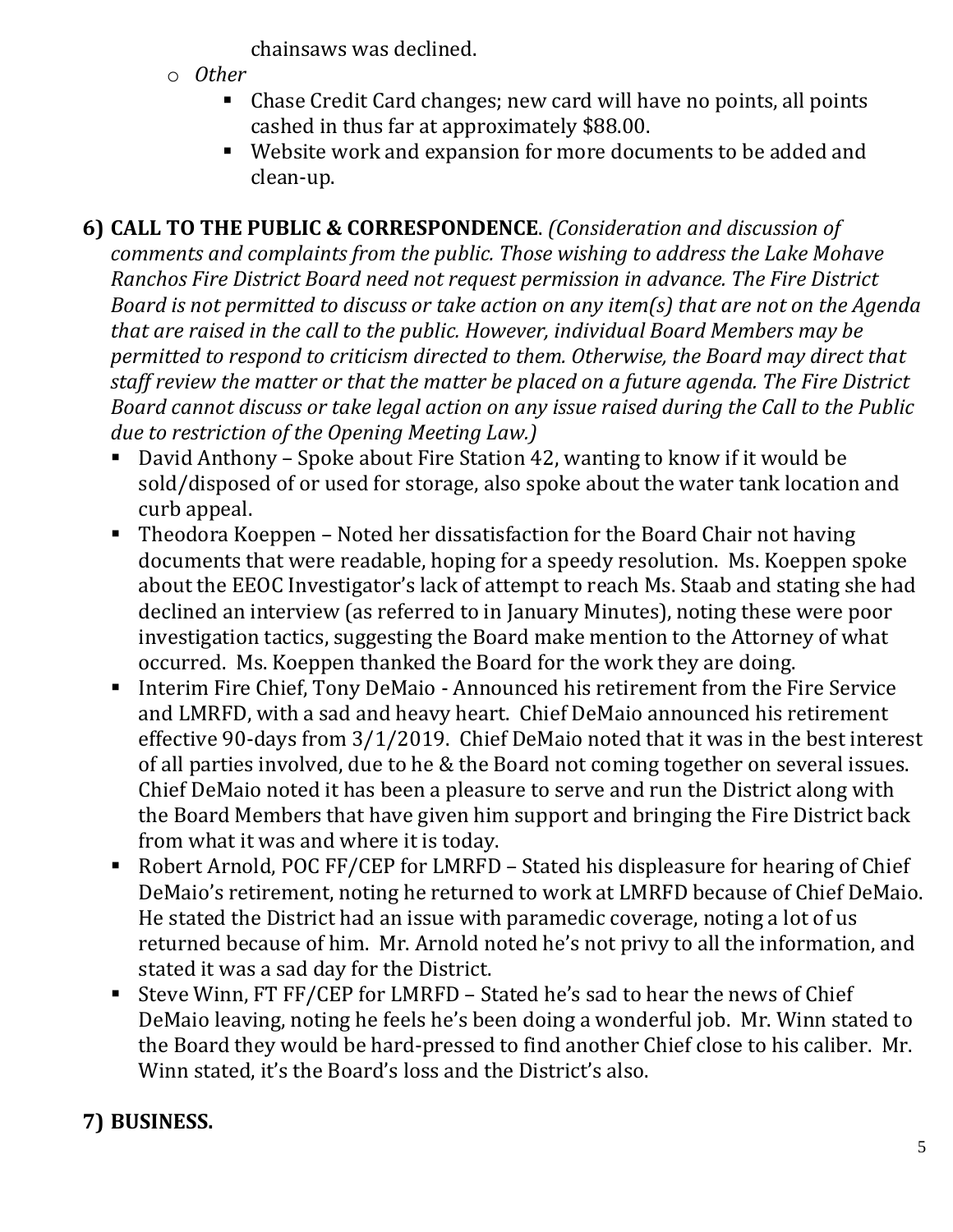- a. Discussion and possible action regarding: Policies that can be applied as "Grandfathered-In;" possible review of current LMRFD Board By-Laws; possible adoption of draft revised LMRFD Board By-Laws/Rules of Procedures. (Kiffer/Cass)
- No action.
	- b. Discussion and possible action regarding: LMRFD's Legal Counsel invoices; August 2018-current. (Kiffer)
- No action.
	- c. Discussion and possible action regarding: LMRFD's Legal Counsel email from 1/28/2019; re: Incorrect Annexation form. (Kiffer)
- No action.
	- d. Discussion and possible action regarding: Legal advice re: use of Legal Counsel; Form of Resolution. (Board/Whittington)
- No action.
	- e. Discussion and possible action regarding: Legal documents from Mohave County Superior Court re: property lien. (Administration)
- Director Terrill motioned the Board write-off the \$136.10, Director Reh-Bower 2nd. Directors Terrill, Reh-Bower, Cass, Kiffer and Campbell voted "Aye." Motion carried, unanimously.
	- f. Discussion and possible action regarding: Personnel Matter; re: Fire Chief re: hand-delivered letter to Board on 1/28/2019; EEOC matter; possible perjury. (Kiffer)
- Director Terrill noted it should also state 'Terrill' for the item listed. Director Terrill stated for the record there was no perjury. Director Kiffer noted it was a very positive conversation. No action.
	- g. Discussion and possible action regarding: Personnel Matter; re: Fire Chief Annual Evaluation and Self-Evaluation. (Board/Administration)
- No action.
	- h. Discussion and possible action regarding: Personnel Matter; re: Fire Chief Contract. (Board/Administration)
- Tabled indefinitely.
	- i. Discussion and possible action regarding: Personnel Matter; re: Fire Chief re: Performance within Administration/Administrative Staff; possible reorganization of Administrative Staff duties, Staff hours, Staff Wages & Benefits; Minutes preparation/overview; Agenda Item List; Agenda Items. (Kiffer/Cass/Reh-Bower)
- Director Reh-Bower presented her argument for restructure of the Administrative Office. She reviewed past duties she was delegated with while under direction of Mr. Flynn, with a prepared breakdown of duties and time for each duty. She reviewed doing these duties while working from home in a 24-hour a week structure, noting the current Administrative Assistant is receiving full-time wages with benefits. She reviewed her cost analysis regarding Administrative wages and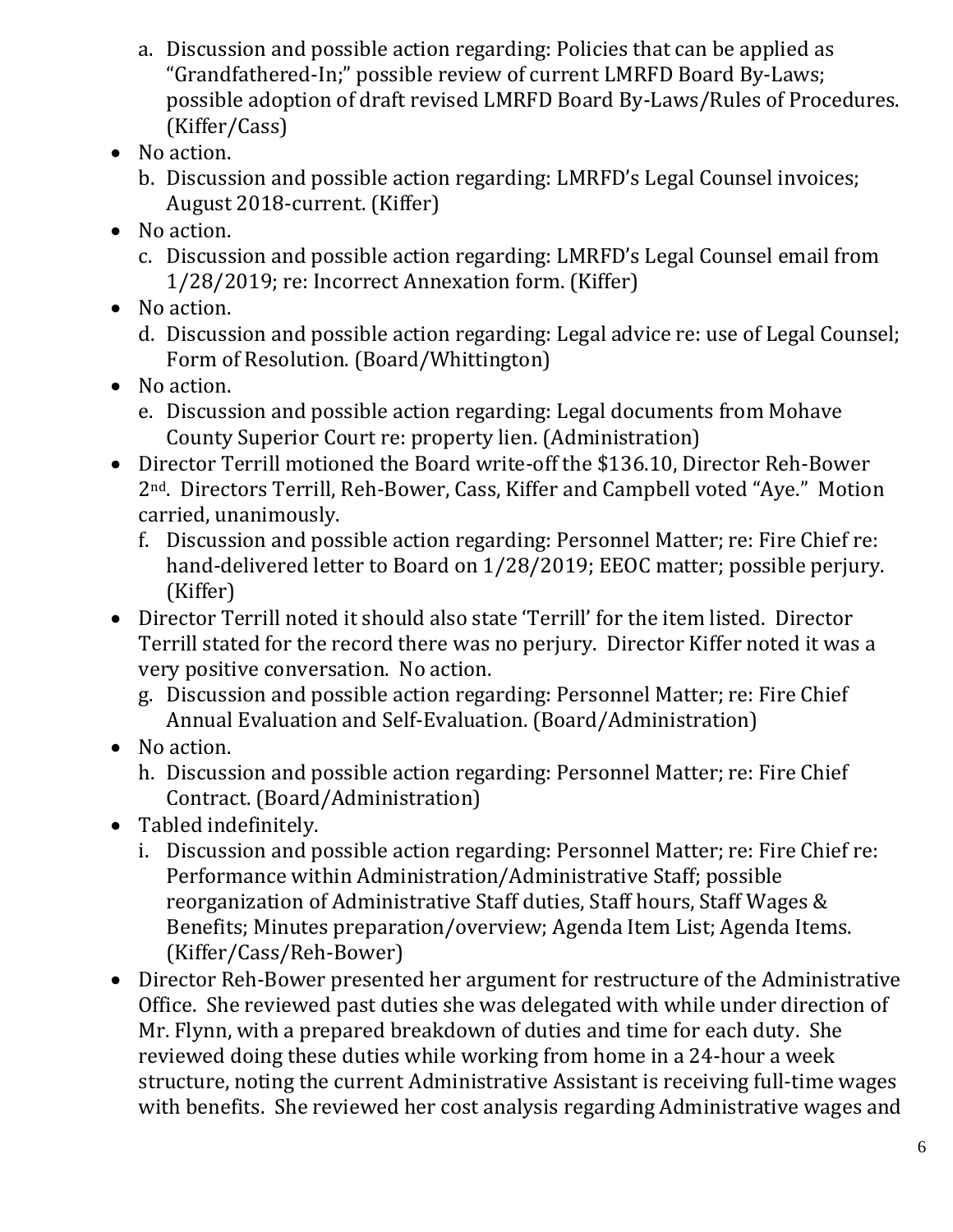Fire Chief wages reductions with the potential savings involved. She stated with her proposal it would pay for services actually rendered, and the ability to place a person in the office 4-hrs a day, and use those monies saved for other needed District purchases and also allow the current Administrative Assistant to work 20 hrs per week from home. Director Cass and Director Reh-Bower disagreed upon duties and hours allotted based on past information vs current duties, who fulfills those and time stipulations. Discussion took place about where the estimated \$43k savings would be disbursed, as indicated through the analysis breakdown by Director Reh-Bower to trainings/equipment. Director Kiffer suggested conferring with Mr. Buldra as she recalls he noted an additional \$20k within Administration on the Budget and that could be used. Director Reh-Bower indicated it would take roughly \$15k to have a part-time person in the Office. The Board and Chief discussed the work audit performed by Karen and the part-time previous Staff. Chief DeMaio advised this is not the same Fire District as when John Flynn was running it, there was also Pat Moore, Ellen, and 3 Battalion Chief's sharing all those duties. He noted all those Contracts were severed, and everything came back to us. Chief DeMaio rebutted Director Reh-Bower's statement, advising he and the Administrative Assistant are handling more, he discussed the difference between past duties and current duties, and advised the other entities/individuals involved were no longer there, performance of duties is no longer structured on a shoe-string Budget with limit. Chief DeMaio suggested in lieu of his retirement announcement, these things be discussed at new Budget time. Director Kiffer thanked Chief DeMaio for his services and noted in lieu of the Chief's retirement announcement, wanted to know if the Board should look into another full-time Fire Chief a part-time Fire Chief, outsource to other organizations for services, suggesting the Board look into this and continue to make sure services are provided to the constituents in the District. The Board ensued in discussion about Mr. Buldra's fee for certain duties and annual cost vs Administrative Assistant duties and annual cost. Mr. Anthony (member of the public, permission granted to speak) stated the Board needs to figure out what's best for the Community, whether that's contracting out, continuing as-is, etc. noting the keyword is best interest for the Community. Mr. Anthony stated in his opinion he felt they would be better off contracting out for Fire Service. Director Kiffer motioned for the Board to direct the Chair to contact the Chief's of KFD, BHCFD, GVFD, along with John Flynn to secure some information about what the cost would be if LMRFD wanted to contract for services for Administration. Director Reh-Bower 2nd. Director Campbell wanted to know where they had the right to interfere with his operations, Director Terrill noted they aren't interfering with his operation, they are preparing for his departure. Directors Kiffer, Reh-Bower, Cass, Campbell and Terrill voted "Aye." Motion carried, unanimously.

• Director Kiffer reviewed Action vs Transcribed Minutes, noting that it can be listed as no action, tabled or motion with description (for Action Minutes) whereas Transcribed were more verbatim and it would help streamline the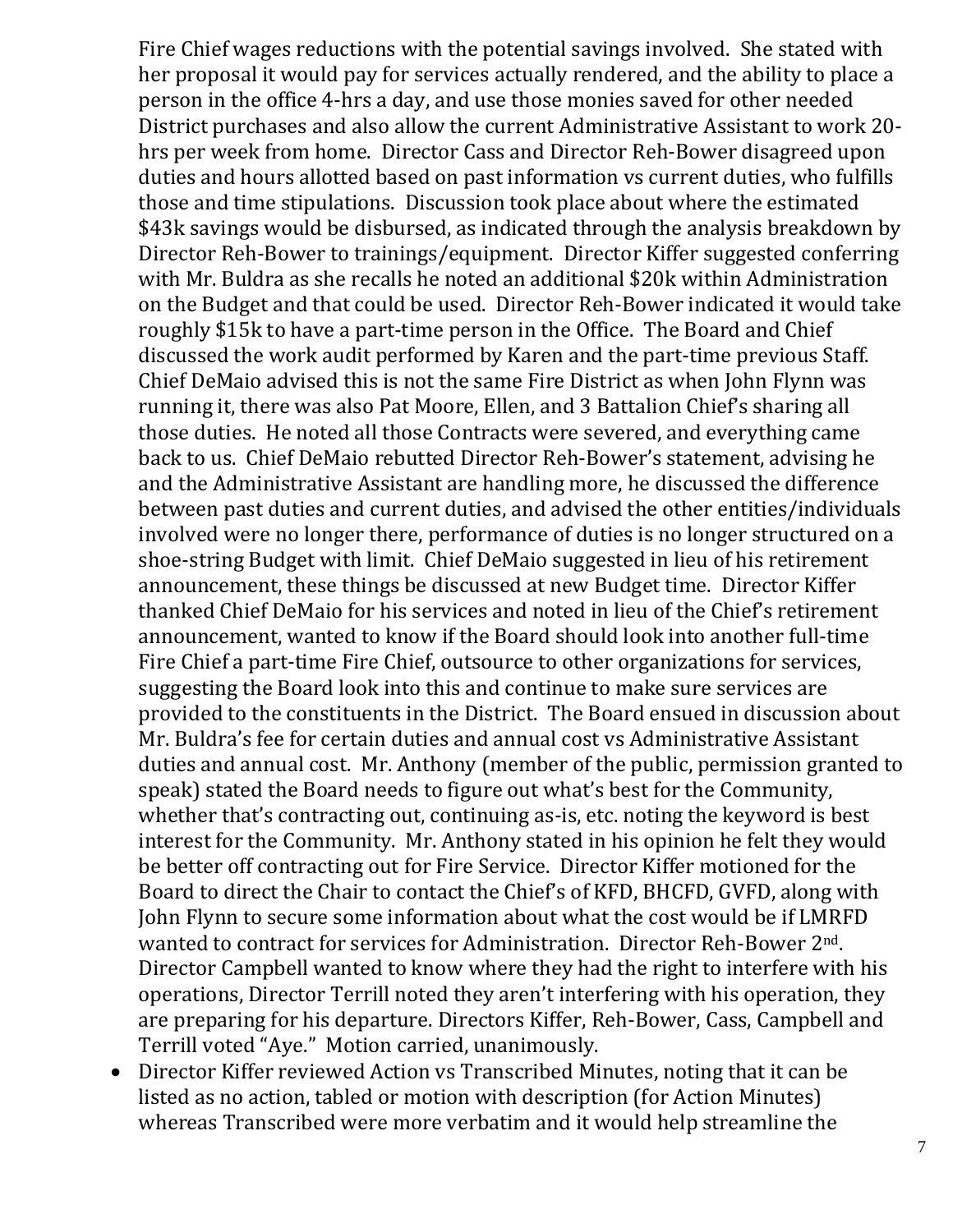Minutes for the Administrative Assistant. Director Kiffer motioned to have Action Minutes from this Meeting going forward, Director Reh-Bower 2<sup>nd</sup>. Directors Kiffer, Reh-Bower, Cass, Campbell and Terrill voted "Aye." Motion carried, unanimously.

- The Board and Chief discussed review of the Administrative Assistant duties of preparing the Agenda Item List, Minutes being emailed out, Posting on the Website, missing Agenda Item from December and Agenda Item wording vs. what was emailed to her. Director Cass stated the missing Agenda Item for December was her error. Chief DeMaio advised he would speak with the Administrative Assistant regarding making sure the Agenda Item List is sent on time along with Minutes.
	- j. Discussion and possible action regarding: Administrative Assistant referral for "Fit for Duty" Evaluation. (Kiffer)
- Director Kiffer advised Legal Counsel provided some clarification regarding their inquiry and the Board directed the Chief research physicians with expertise in the area it's regarding, with that employee. Chief DeMaio stated he would follow-up with what he's provided, from that person to see if they don't already have their M.D. Direction only.

k. Discussion and possible action regarding: Ambulance Billing; RFP. (Buldra)

- Mr. Buldra was unable to speak to this item, due to cellular service. Chief DeMaio suggested the Board review the quotes provided from 2 organizations; Fire Recovery EMS and Frye Fire. Director Cass noted Fire Recovery listed more options on reporting along with customization and that appeared more appealing. Chief DeMaio advised Mediclaim Data Services is aware LMRFD put out for an RFP and suggested a 60-day notice, allowing time for transition. The cost for Mediclaim is 8% and the new rate would be 3.5% a potential estimated cost savings of \$14-16k annually. Mr. Kiffer (member of the public, permission granted to speak) noted the same approximate cost savings, recalling that is what Mr. Buldra has previously stated. Director Kiffer motioned to accept the offer from Fire Recovery EMS, Director Reh-Bower 2nd. Directors Kiffer, Reh-Bower, Cass, Campbell and Terrill voted "Aye." Motion carried, unanimously.
	- l. Discussion and possible action regarding: Formatting of the Profit and Loss (P & L) Sheet. (Reh-Bower)
- Director Reh-Bower requested the Personnel expenses broken down as follows: Chief, Staff and Suppression Personnel and Vehicle expenses broken down as follows: Fire and EMS. Mr. Buldra advised that is possible to do, also recommending from an accounting perspective not to convolute the accounting and Chief and Karen are assisting with building the fleet into Quickbooks to code it with invoices. The Board was in agreeance to this by consensus and had no further inquiries.
	- m. Discussion and possible action regarding: Periodic contact with Gabe Buldra, CPA for LMRFD. (Reh-Bower)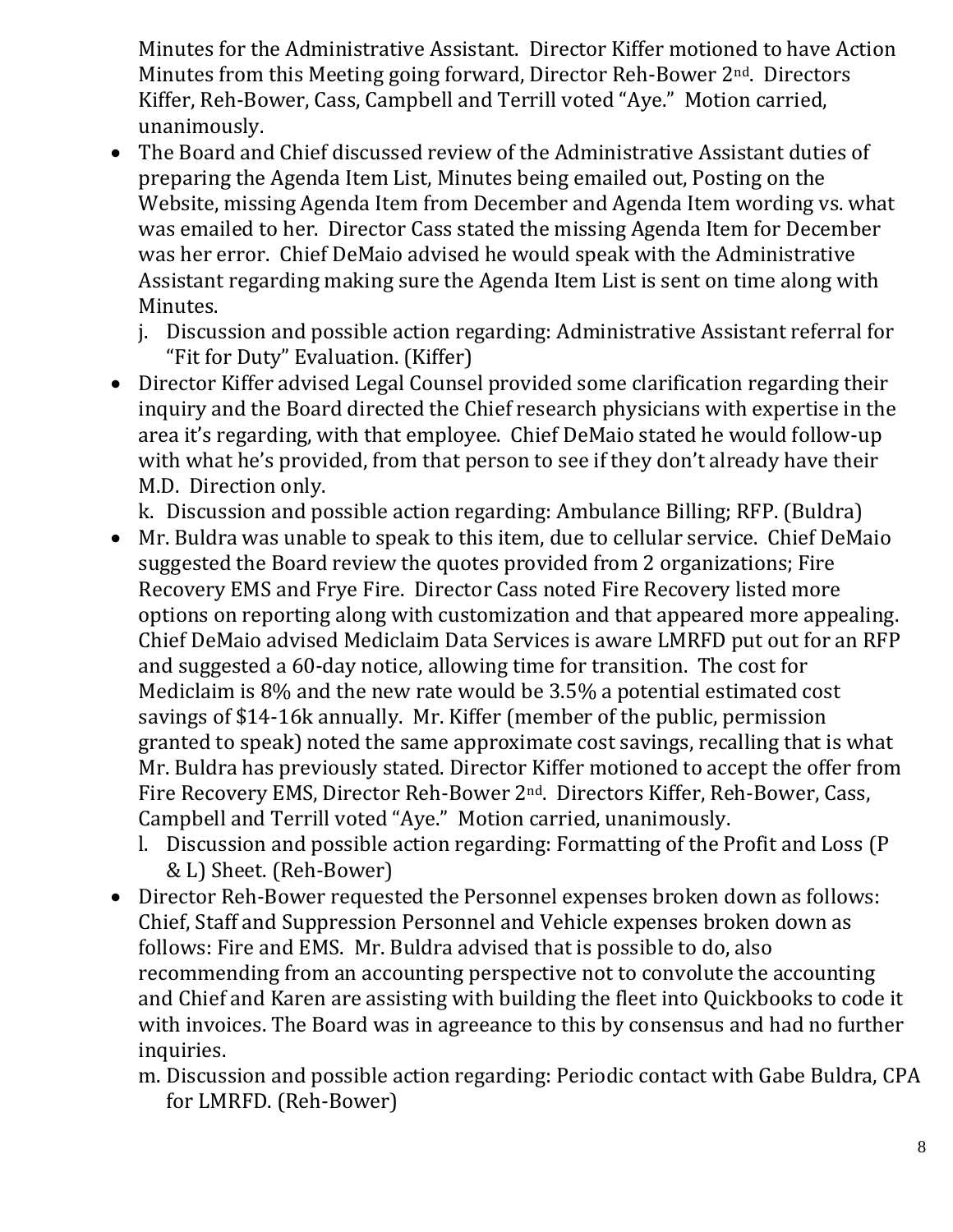- Director Reh-Bower asked to periodically contact Mr. Buldra for certain spreadsheets for analysis for presentation to State and County agencies for the argument of needing additional funding. The Board ensued in discussion regarding extra expenditure to Mr. Buldra for the inquiries if they were outside of the Contract terms, it was stated by all parties, if the request(s) require more time, Mr. Buldra would advise of the cost beforehand to Director Reh-Bower and she would bring the cost back to the Board. The Board was in agreeance to these terms, by consensus and there were no further inquiries.
	- n. Discussion and possible action regarding: LMRFD Brush Truck vs. another vehicle; repairs/maintenance cost of the 2000 F-550 from 7/1/2016-current. (Reh-Bower)
- Item tabled.
	- o. Discussion and possible action regarding: Develop a Strategic Plan for the Fire Chief; Quarterly Reviews. (Reh-Bower)
- Item tabled.
	- p. Discussion and possible action regarding: Develop a Capital Replacement Schedule. (Reh-Bower)
- No action.
	- q. Discussion and possible action: Review LMRFD Records Destruction Schedules for 2017 & 2018. (Reh-Bower)
- Chief DeMaio is researching material regarding this. Item tabled.
	- r. Discussion and possible action regarding: Siren Act 2018 information re: update. (Reh-Bower)
- No action.
	- s. Discussion and possible action regarding: LMRFD Grievance Policy (draft); LMRFD Sexual Harassment/Harassment Policy (draft); LMRFD Personnel Evaluation Policy (draft); LMRFD Disciplinary Appeals Policy (draft) and review of prior LMRFD 2010 Policy Manual. (Cass)
- Item tabled.
	- t. Discussion and possible action regarding: Unfunded PSPRS Liability; re: 30-year amortization schedule; re: posting on LMRFD website. (Board)
- The Board ensued in discussion regarding sending Mr. Kiffer's links to Mr. Buldra regarding posting of the Unfunded PSPRS Liability to the Website in accordance with Law. The Board by consensus agreed to have the information sent to Mr. Buldra for feedback. Item tabled until next Regular Meeting.
	- u. Discussion and possible action regarding: HWY-93 call logs vs. Kingman Dispatch call logs; re: actual vs. reported; comparisons. (Board/Administration)
- No action.
	- v. Discussion and possible action regarding: Sherwood Email; re: Annexation matter. (Board)
- No action.
	- w. Discussion and possible action regarding: Payroll discrepancy matter re: update.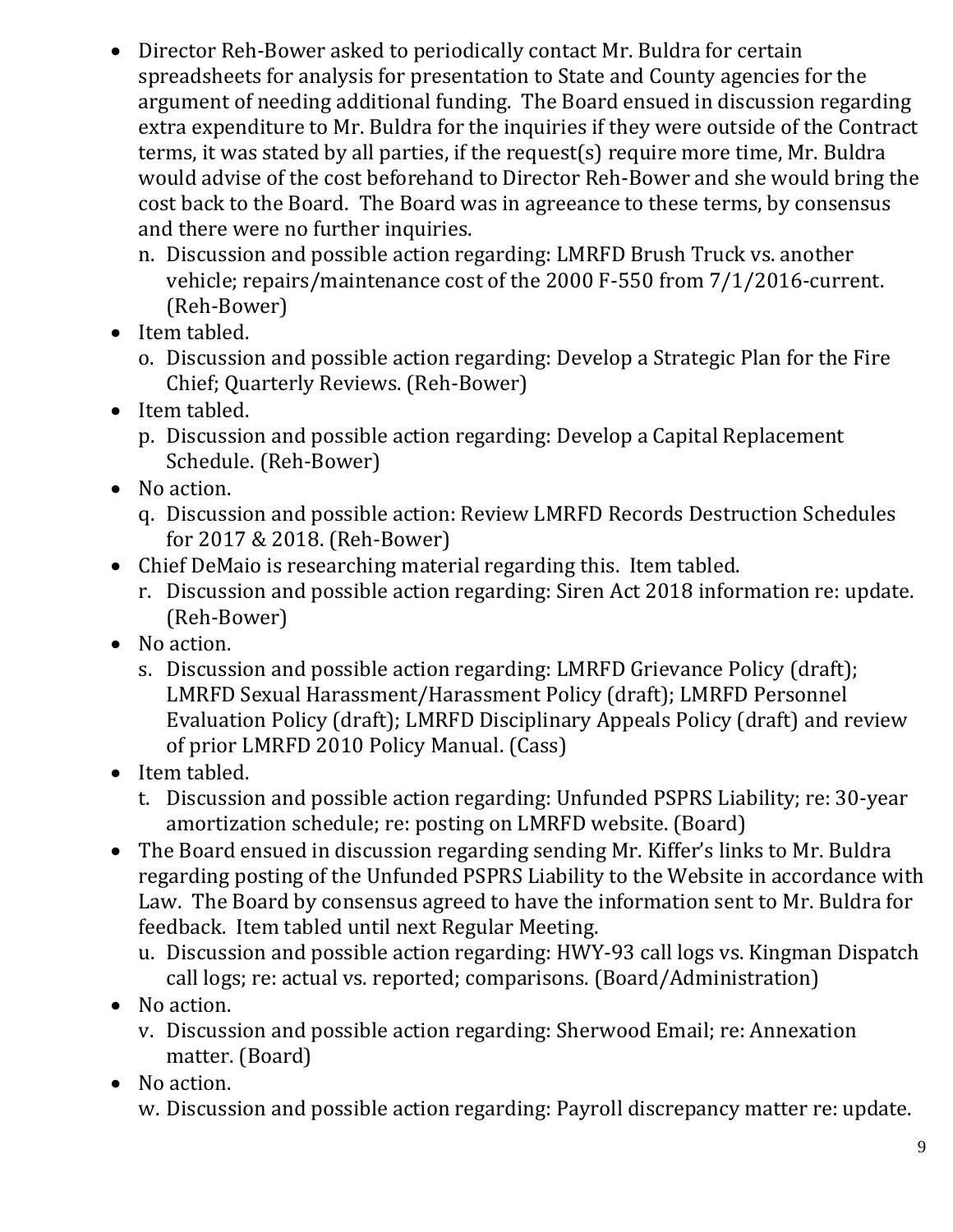(Terrill)

- Item tabled for next Regular Meeting.
	- x. Discussion and possible action regarding: Review of Gabriel & Ashworth invoices and payments. (Kiffer)
- Director Cass noted she forwarded the final invoice to Director Terrill. Director Terrill noted he would check for it, Director Cass noted she would resend. Item tabled for next Regular Meeting.

y. Discussion and possible action regarding: VFIS covering cost of Private Investigator for EEOC matter. (Kiffer)

- Chief DeMaio stated he inquired about this and was told "probably not." Director Kiffer motioned to have the Chief get a written response from VFIS as to whether or not the cost of the Private Investigator would be covered under our Policy and if not, why not. Director Reh-Bower 2<sup>nd</sup>. Directors Kiffer, Reh-Bower, Cass, Campbell and Terrill voted "Aye." Motion carried, unanimously.
	- z. Discussion and possible action regarding: Purchase of LMRFD Board Member shirts for new Board Members. (Kiffer)
- Chief DeMaio spoke with Mr. Porzio who helped fund the purchases of the Board Member shirts, through donations from recycling cans and would need sizes, but this would probably be the last time as the can donations have declined. Direction provided to place the shirts order.

aa.Discussion and possible action regarding: Resolution 2019-001; Annexation into LMRFD; Baxter property. (Administration)

- Item tabled until next Regular Meeting.
	- bb. Discussion and possible action regarding: Invoice and information from Chicago Title Company re: limited title report for District properties. (Administration)
- Chief DeMaio explained per Chicago Title Company the free report provides no more information than what the County can provide, the limited title report will provide the information needed for \$100.00 vs paying for the more expanded report. Director Terrill motioned to pay the \$100.00 for the limited title report, Director Cass 2nd. Directors Terrill, Cass, Reh-Bower, Campbell and Kiffer voted "Aye." Motion carried, unanimously.

cc. Discussion and possible action regarding: Subscription to NTN Database (for LMRFD Suppression Personnel). (Administration)

• Item tabled.

dd. Discussion and possible action regarding: Grant Writer for LMRFD; re: information and cost. (Administration)

- Chief to research for more information, with more specifics. Direction only. ee.Discussion and possible action regarding: Possible purchase of video recording equipment for LMRFD Meetings and posting of videos. (Administration)
- Chief DeMaio reviewed the cost of video recording equipment needed, with an approximate cost of \$340.00 to get that started and either posting to YouTube or